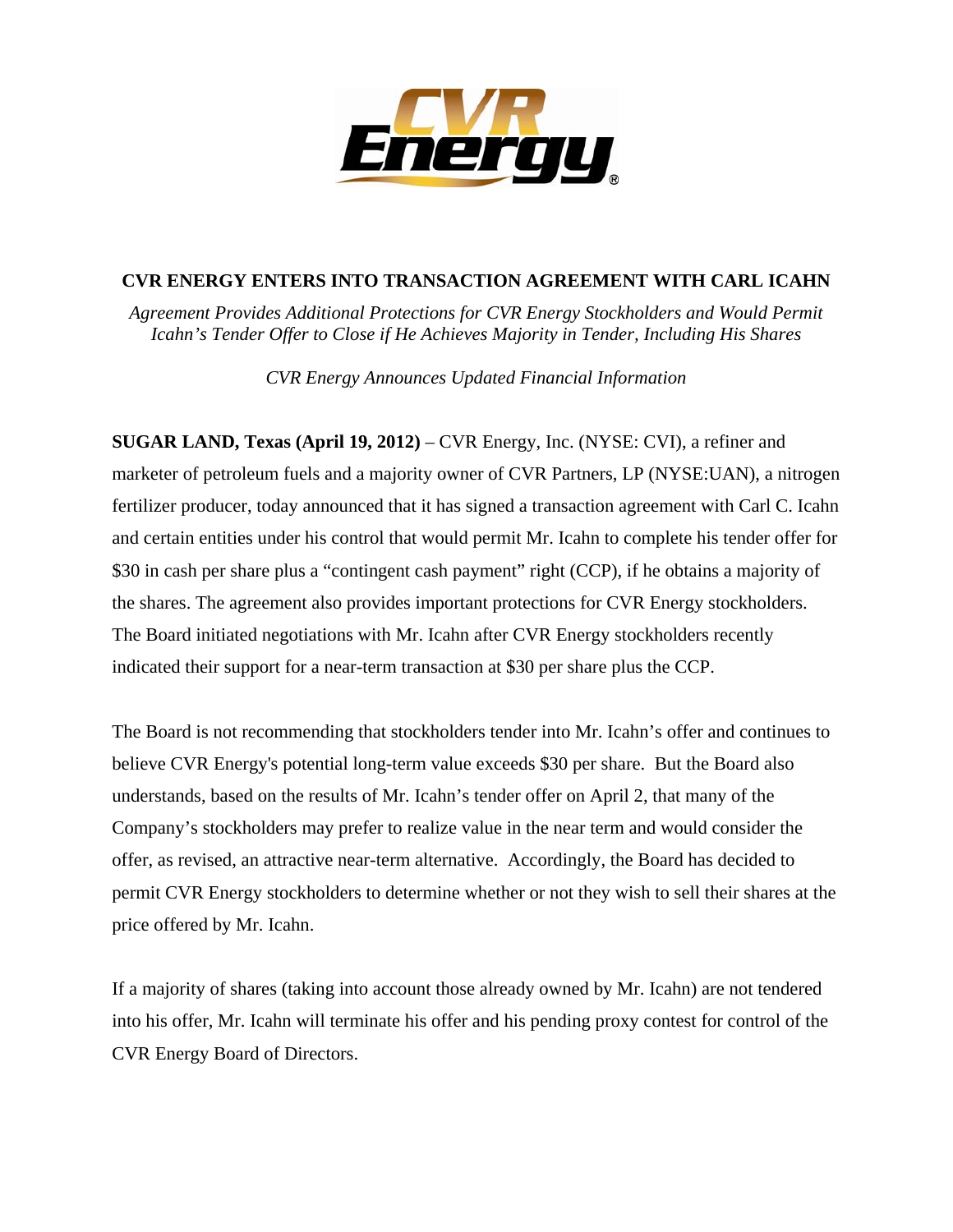## **Transaction Structure**

The transaction agreement provides that:

- Mr. Icahn will amend his existing tender offer within the next three business days to eliminate or reduce certain conditions to the offer and will extend the expiration date until 10 business days after the date of such amendment.
- At the end of this 10-business day period, if the shares tendered into the revised offer represent more than a majority of the outstanding shares when added to those shares already owned by the Icahn entities (meaning approximately 36 percent of the company's outstanding shares tender into the offer), Mr. Icahn will be permitted to complete his offer.
- If the offer is completed, Mr. Icahn has agreed to immediately provide a subsequent 10business day offering period during which stockholders who did not initially tender but do not wish to be stockholders in the company after the change of control could tender any remaining outstanding shares for the same offer price plus the CCP.
- If at any time Mr. Icahn owns 90% of the outstanding shares, he will complete a shortform merger under Delaware law pursuant to which all remaining outstanding shares will be cancelled in exchange for receiving the same per share consideration as paid in the tender offer plus the CCP.

Whether Mr. Icahn buys a stockholder's shares during the tender offer period or during the subsequent offering period or as part of the short form merger, such stockholder will receive \$30 in cash plus a CCP right.

During the tender offer period, the company will be permitted to seek alternative acquisition proposals but will not be permitted to terminate the agreement with Mr. Icahn. Mr. Icahn has also agreed to continue to seek alternative acquisition proposals, with the assistance of nationally recognized investment bankers, for 60 days beginning promptly after he completes his acquisition of majority control of the company. Mr. Icahn also has committed to accept any cash offer at a price equal to or greater than \$35 per share, net of investment banking fees, during that period. In the event of any subsequent sale, CVR Energy stockholders will receive additional consideration in accordance with the terms of the CCP.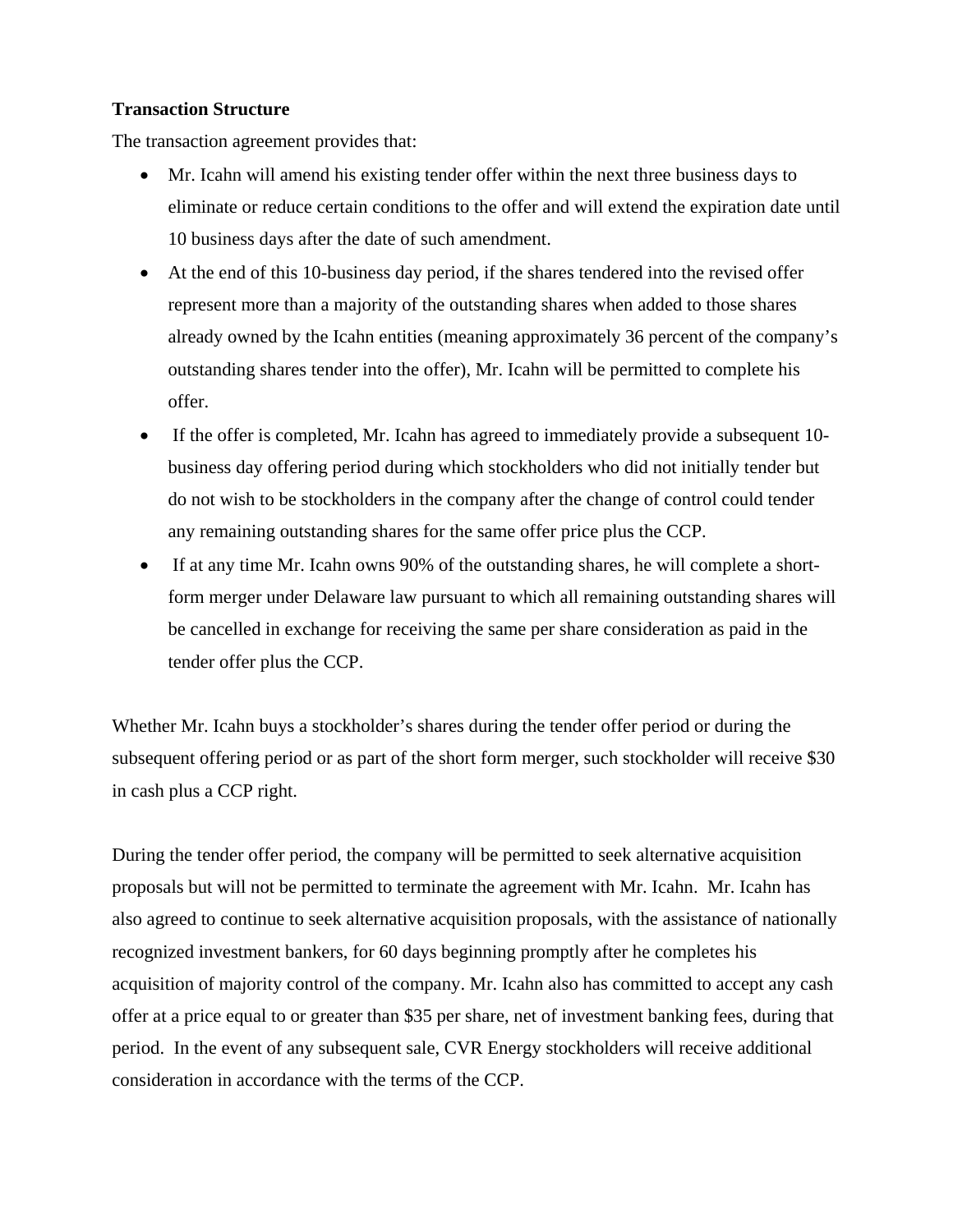## **Agreement Includes Additional Stockholder Protections**

The agreement, as structured, contains several protections for stockholders that did not exist in Mr. Icahn's initial tender offer, including:

- Reduced conditionality to the offer: The transaction agreement eliminates or reduces many of the conditions to Mr. Icahn's offer and increases the certainty of closing should the minimum tender percentage be reached.
- Subsequent offering period: Minority stockholders who do not tender in the initial offer period but who would prefer not to be stockholders in a company controlled by Mr. Icahn will have an additional opportunity to sell their shares.
- No forced sale: Stockholders will not be forced to sell their shares unless Mr. Icahn acquires 90% of the outstanding shares.
- Back-end merger: If Mr. Icahn acquires more than 90% of the outstanding shares as a result of the tender offer or the subsequent offering period, he is required to complete a merger transaction whereby all remaining stockholders will receive the same per share consideration that they would have received if they had tendered those shares into the offer.
- Potential upside from a future sale: Stockholders who tender or whose shares are cancelled and paid out in the short-form merger may receive additional consideration pursuant to the CCP if the company is subsequently sold.

# **CVR Provides Additional Financial Information**

CVR Energy today also announced preliminary results for the first quarter ended March 31, 2012. Preliminary estimated sales for the quarter were \$1.8 billion to \$2.1 billion compared to \$1.167 billion for the three months ended March 31, 2011. Preliminary estimated operating income for the quarter was between \$140 million and \$150 million compared to operating income of \$109.6 million for the first quarter ended March 31, 2011. Results for the quarter were impacted by several factors, including increases in crack spreads and beneficially wider crude oil differentials, a shorter-than-planned turnaround at the Coffeyville refinery and strong operating results from the Wynnewood refinery for the first full quarter of operations as part of CVR Energy.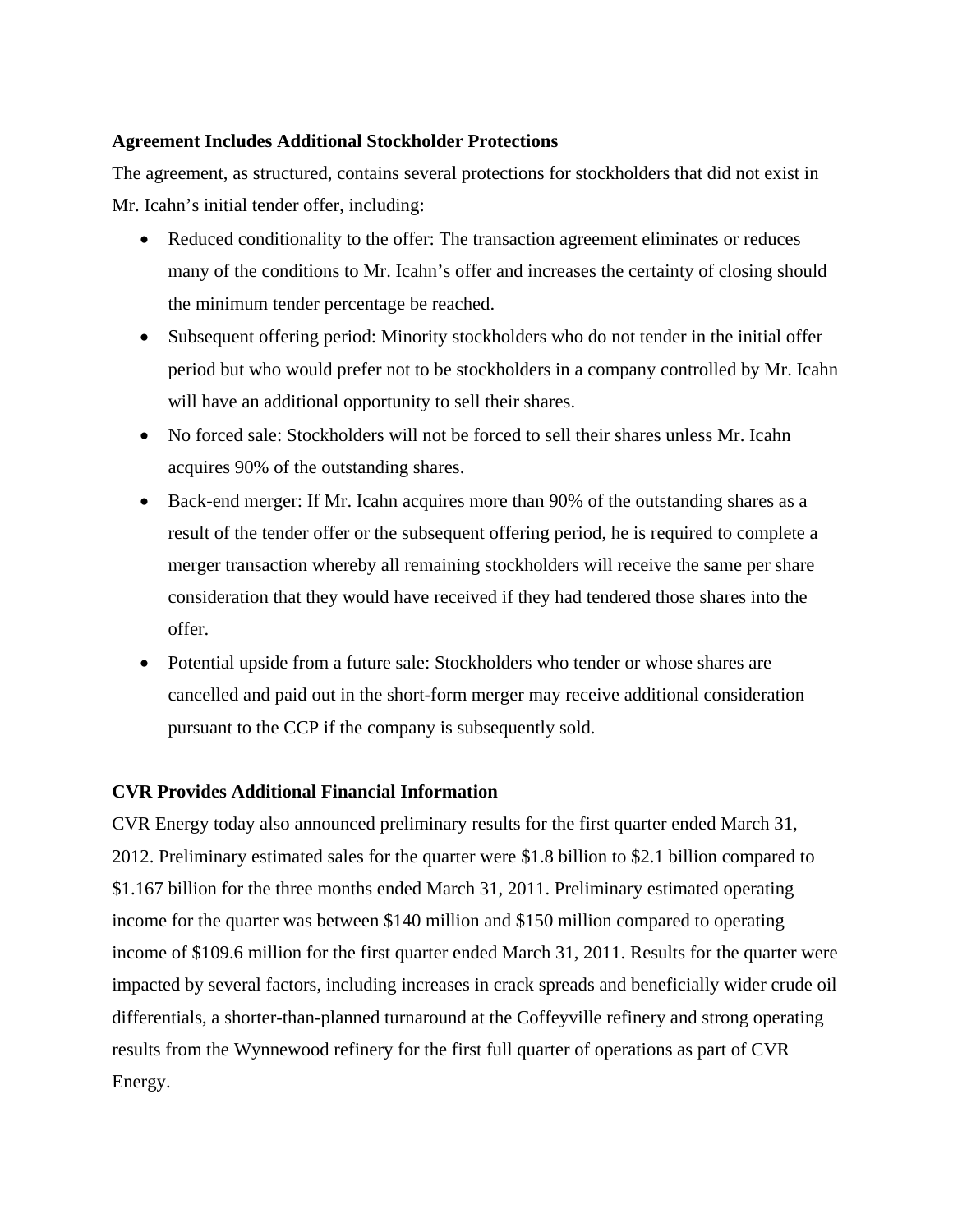Coffeyville and Wynnewood both benefited from a positive operating environment. The average NYMEX 2-1-1 crack spread increased 17 percent from \$23.49 for the fourth quarter of 2011 to \$27.53 for the first quarter of 2012. During the quarter, the Coffeyville refinery turnaround was completed ahead of schedule and under budget. The refinery was fully operational by late March and is operating at approximately 117,000 barrels per day of crude throughput as of April 17, 2012.

The first quarter of 2012 represented the first full quarter of operating our Wynnewood refinery since acquiring it in December 2011. Our technical expertise has already aided us in enhancing refinery operations as we increased refinery capacity and optimized product yields with little incremental capital. For the quarter the refinery averaged approximately 58,000 barrels per day of crude throughput after the impact of a maintenance-related partial refinery shutdown during the second half of January. The refinery was restored to full operations in early February and is running crude throughput of approximately 69,000 barrels per day as of April 17, 2012. Since acquiring the asset, synergies are on track to be greater than initially estimated driven by stronger crude throughput, beneficially wider crude oil differentials and enhanced unit rates and yields. Wynnewood has also aided us in increasing our gathering business where we have added 7,000 bpd in capacity.

Detailed documents describing the revised offer, the agreement with Mr. Icahn and the company's position will be made available to stockholders by early next week and will contain additional information about the company's financial performance and prospects.

#### **Forward Looking Statements**

This news release may contain forward-looking statements. You can generally identify forwardlooking statements by our use of forward-looking terminology such as "anticipate," "believe," "continue," "could," "estimate," "expect," "explore," "evaluate," "intend," "may," "might," "plan," "potential," "predict," "seek," "should," or "will," or the negative thereof or other variations thereon or comparable terminology. These forward-looking statements are only predictions and involve known and unknown risks and uncertainties, many of which are beyond our control. These risks and uncertainties may include, but are not limited to, (1) the failure of the tender offer to be consummated in accordance with its terms, (2) the occurrence of any event,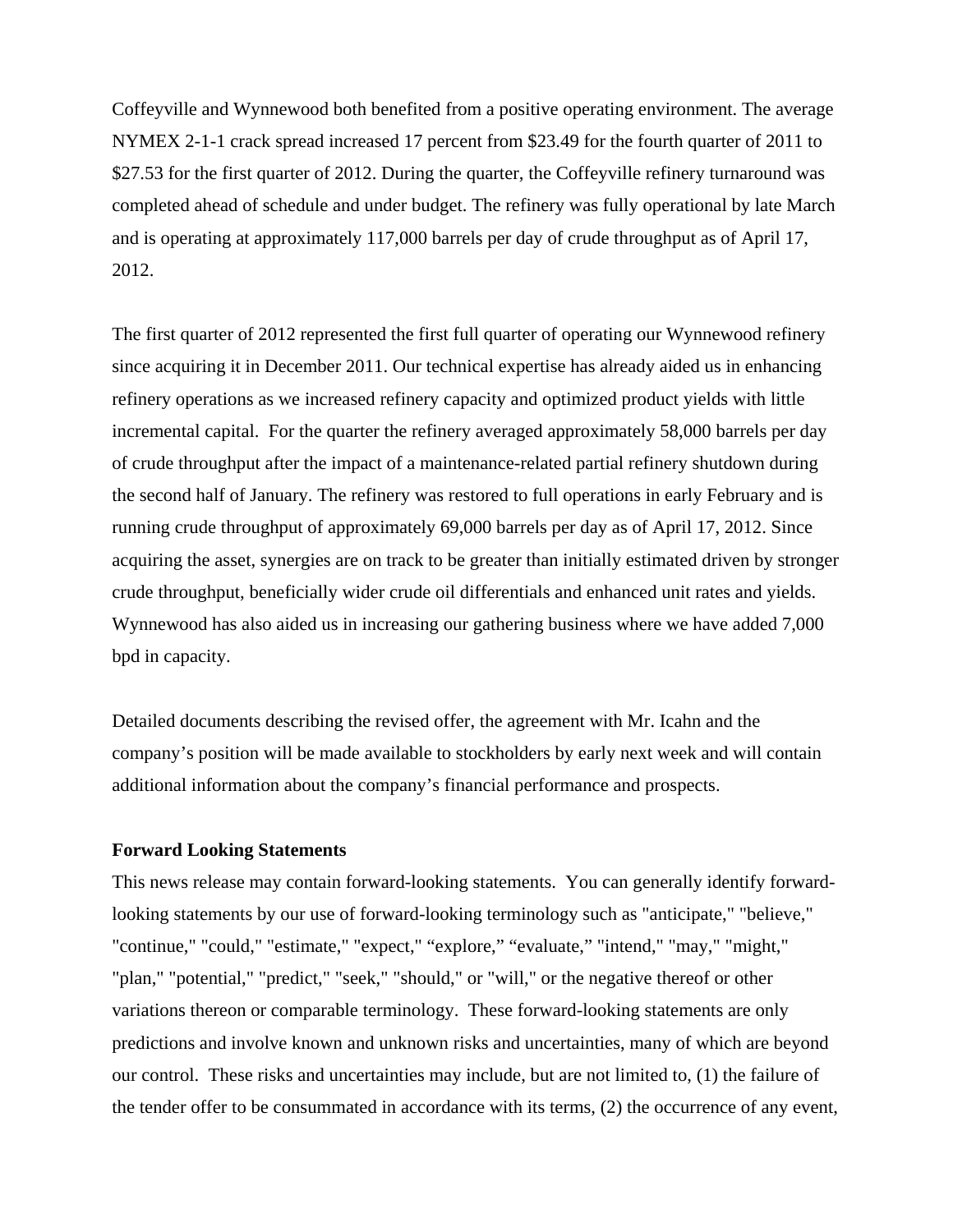change or other circumstance that could give rise to the termination of the transaction agreement, (3) the failure of Mr. Icahn and his affiliates to comply with their obligations under the agreement or the tender offer, (4) the outcome of any legal proceedings that may be instituted against one or both of Mr. Icahn and his affiliates or the Company in connection with the transaction agreement or the tender offer, (5) risks that the proposed transaction disrupts current plans and operations and the potential difficulties in employee retention as a result of the transaction, (6) the risk that actual results from the first quarter of 2012 may differ from the preliminary results contained in this news release; and (7) the risk factors and other disclosures included in our Annual Report on Form 10-K for the year ended Dec. 31, 2011, and any subsequently filed quarterly reports on Form 10-Q. These risks may cause our actual results, performance or achievements to differ materially from any future results, performance or achievements expressed or implied by these forward-looking statements. Given these risks and uncertainties, you are cautioned not to place undue reliance on such forward-looking statements. The forward-looking statements included in this press release are made only as of the date hereof.

#### **About CVR Energy, Inc.**

Headquartered in Sugar Land, Texas, CVR Energy, Inc.'s subsidiary and affiliated businesses operate independent refining assets in Coffeyville, Kan. and Wynnewood, Okla. with more than 185,000 barrels per day of processing capacity, a marketing network for supplying high value transportation fuels to customers through tanker trucks and pipeline terminals, and a crude oil gathering system serving Kansas, Oklahoma, western Missouri, southwestern Nebraska and Texas. In addition, CVR Energy subsidiaries own a majority interest in and serve as the general partner of CVR Partners, LP, a producer of ammonia and urea ammonium nitrate, or UAN, fertilizers.

### **Important Additional Information**

This communication does not constitute an offer to buy or solicitation of an offer to sell any securities. CVR Energy, Inc. ("CVR Energy") understands that IEP Energy LLC and Icahn Enterprises Holdings L.P., as well as other entities affiliated with Carl C. Icahn described in this news release (collectively, the "Offeror Parties"), intend to file an amendment to their Tender Offer Statement on Schedule TO with the Securities and Exchange Commission ("SEC"). In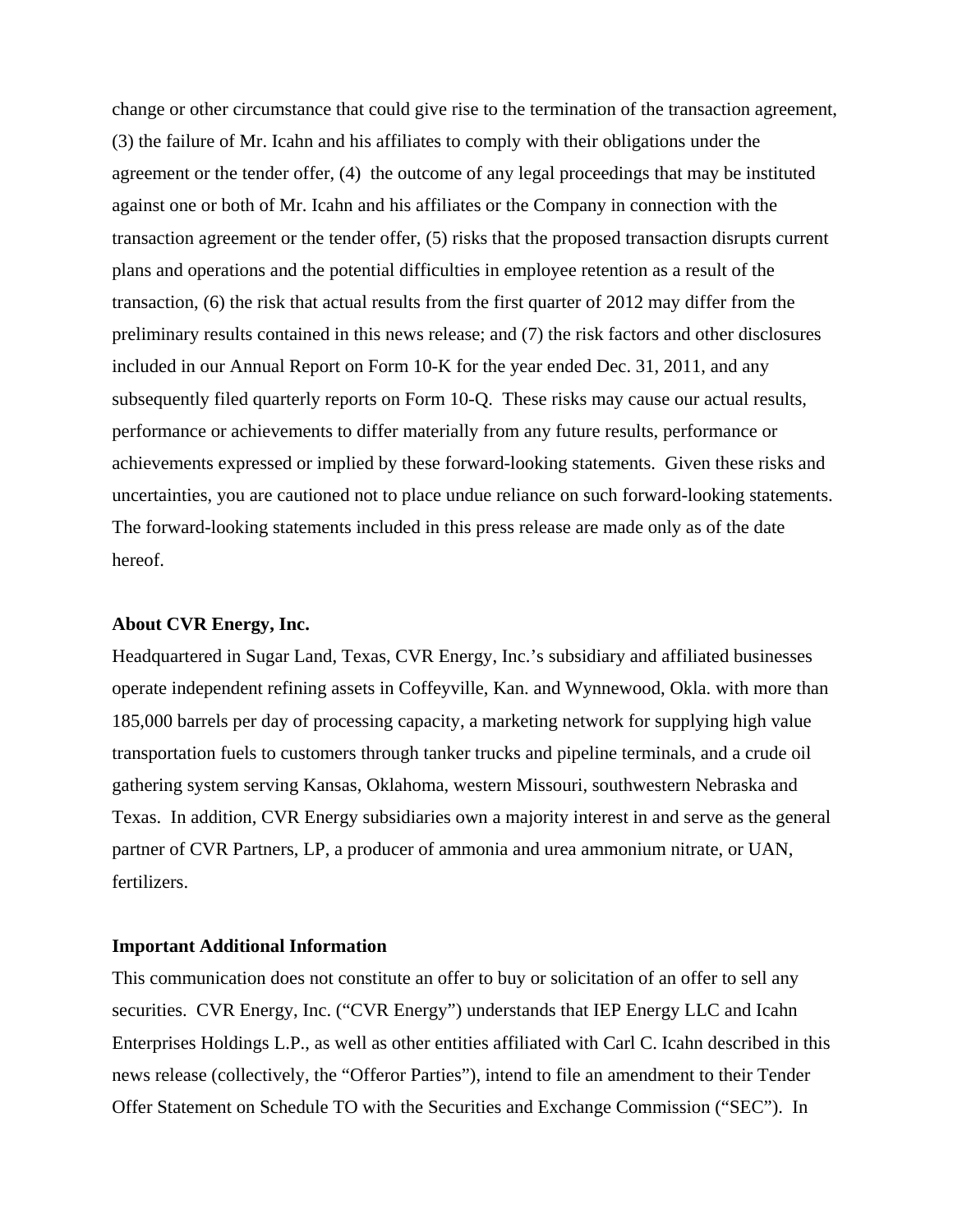response to the tender offer (as amended) commenced by the Offeror Parties, CVR Energy filed a Solicitation/Recommendation Statement on Schedule 14D-9 with the Securities and Exchange Commission ("SEC"). In addition, in connection with the agreement described in this news release CVR Energy intends to amend its Solicitation/Recommendation Statement on Schedule 14D-9 and file such amendment with the SEC. CVR ENERGY STOCKHOLDERS ARE STRONGLY ENCOURAGED TO READ CVR ENERGY'S SOLICITATION/RECOMMENDATION STATEMENT ON SCHEDULE 14D-9 (AS AMENDED), INCLUDING THE FORTHCOMING AMENDMENT, BECAUSE IT CONTAINS IMPORTANT INFORMATION. Stockholders may obtain a free copy of the Solicitation/Recommendation Statement on Schedule 14D-9 (as amended), as well as any other documents filed by CVR Energy, for no charge at the SEC's website at www.sec.gov. Copies will also be available at no charge in the "Investor Relations" section of the Company's website at www.cvrenergy.com or by writing to CVR Energy at 2277 Plaza Drive, Suite 500, Sugar Land, Texas, 77479, Attn: Senior Vice President, General Counsel and Secretary.

In addition, CVR Energy may file a definitive proxy statement with the SEC for the 2012 annual meeting of stockholders. If so, the definitive proxy statement will be mailed to stockholders of CVR Energy. CVR ENERGY STOCKHOLDERS ARE URGED TO READ THE DEFINITIVE PROXY STATEMENT AND OTHER DOCUMENTS FILED WITH THE SEC CAREFULLY IN THEIR ENTIRETY WHEN THEY BECOME AVAILABLE AS THEY WILL CONTAIN IMPORTANT INFORMATION. Stockholders will be able to obtain free copies of these documents (when available) and other documents filed with the SEC by CVR Energy through the web site maintained by the SEC at www.sec.gov and in the "Investor Relations" section of the Company's website at www.cvrenergy.com. If the short-form merger described in this press is consummated, the 2012 annual meeting of stockholders will not take place.

### **Certain Information Regarding Participants**

CVR Energy, its directors and certain of its executive officers may be deemed to be participants under the rules of the SEC. Security holders may obtain information regarding the names, affiliations and interests of CVR Energy's directors and executive officers in CVR Energy's Annual Report on Form 10-K for the year ended December 31, 2011, filed with the SEC on February 29, 2012, and its proxy statement for the 2011 Annual Meeting, which was filed with